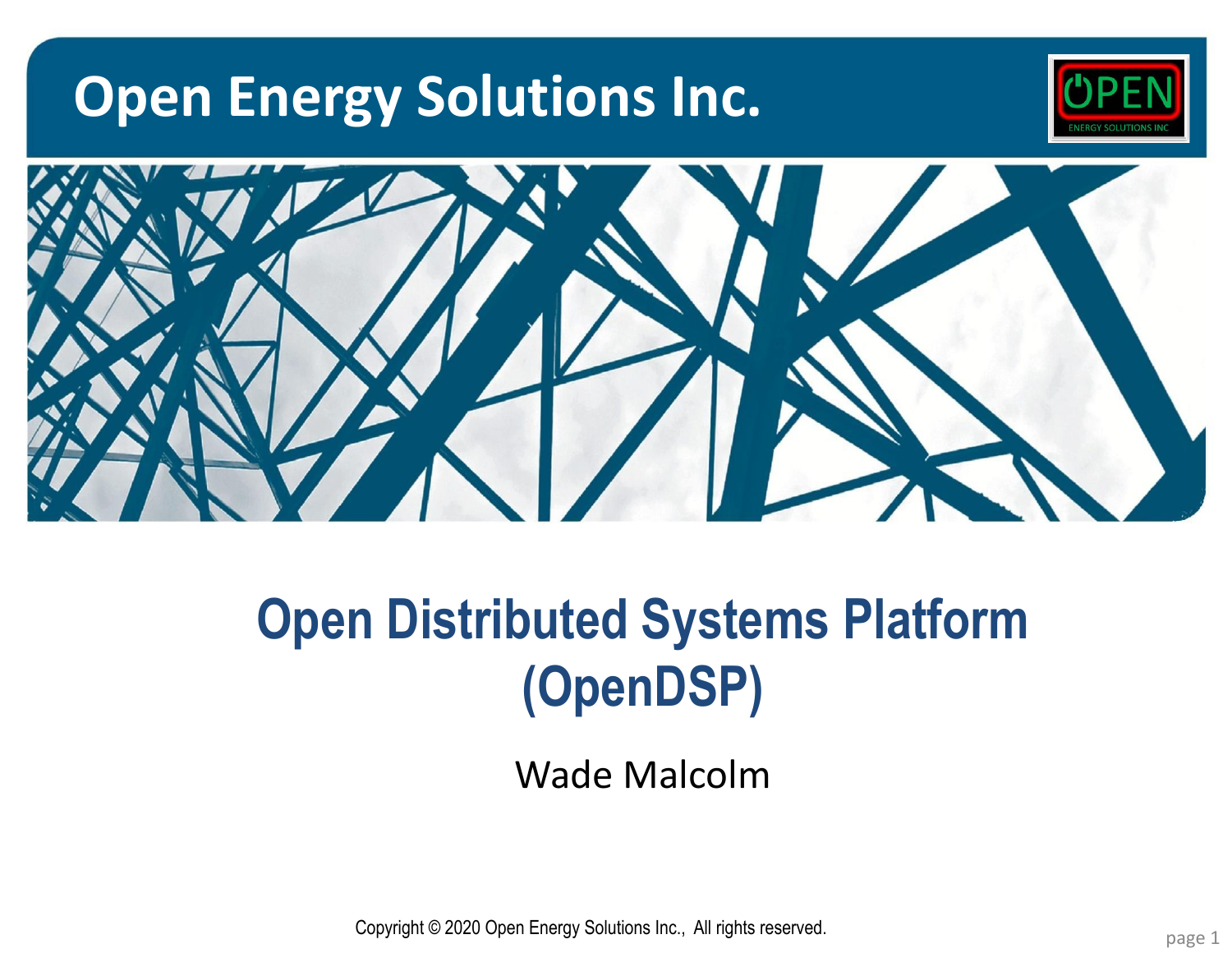## **OpenDSP: Built on OpenFMB**

- OpenDSP (Open Distributed Systems Platform – working name) is a collaborative effort led by utilities to develop a real-time operational technology (OT) platform
- OpenDSP characteristics:
	- Can manage the operation of both utility and customer assets allowing for new service and revenue opportunities
	- Leveraging distributed intelligence (DI) and grid edge interoperability facilitating interaction with all vendor equipment and software
	- Delivered as an Open Source core with a mix of proprietary and open extensions
	- Built upon other open source applications
- Creating an "Energy Operating System"
- Broad market support to share cost and risk

#### May 2019 T&D World

Avista Utilities and Duke Energy partner to create an energy operating system available to the entire utility industry.

By Curtis Kirkeby, Avista Utilities Inc., and Stuart Laval, Duke Energy Corp.

electric utility industry is increasingly challenged

The utility industry must navigate these changes and help by external drivers such as regulatory obligations and to shape the new business models while still providing safe, relimandates as well as competitors who want to disinter- able and affordable energy to customers. At the same time, cusmediate utility customers from their current energy tomer participation should be empowered, so there is reasonprovider. Distribution system operator (DSO) models and ag-able influence on the type of resource consumed, the location gregator participation are challenging the status quo for utility of the resource, and who provides the energy. This is extremely challenging to support with a typical utility's portfolio of operating technologies.



Also see: https://utilityanalytics.com/2019/06/utilities-collaborate-on-open-source-software/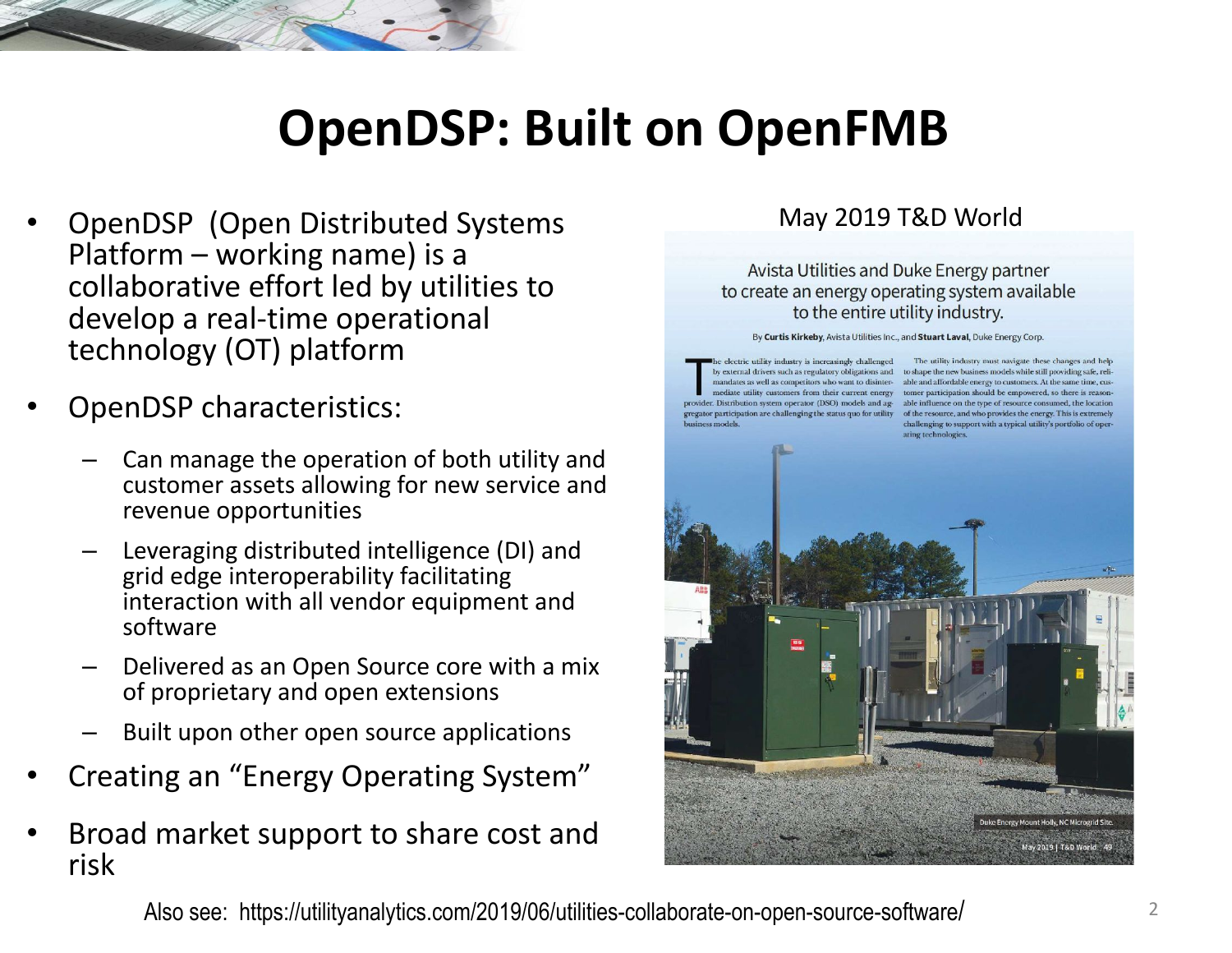### **Legacy vs OpenDSP Platforms**



**Today's platforms and applications are typically proprietary and cannot talk to each other easily** **The future is interoperable and open-source leading to greater value for all participants**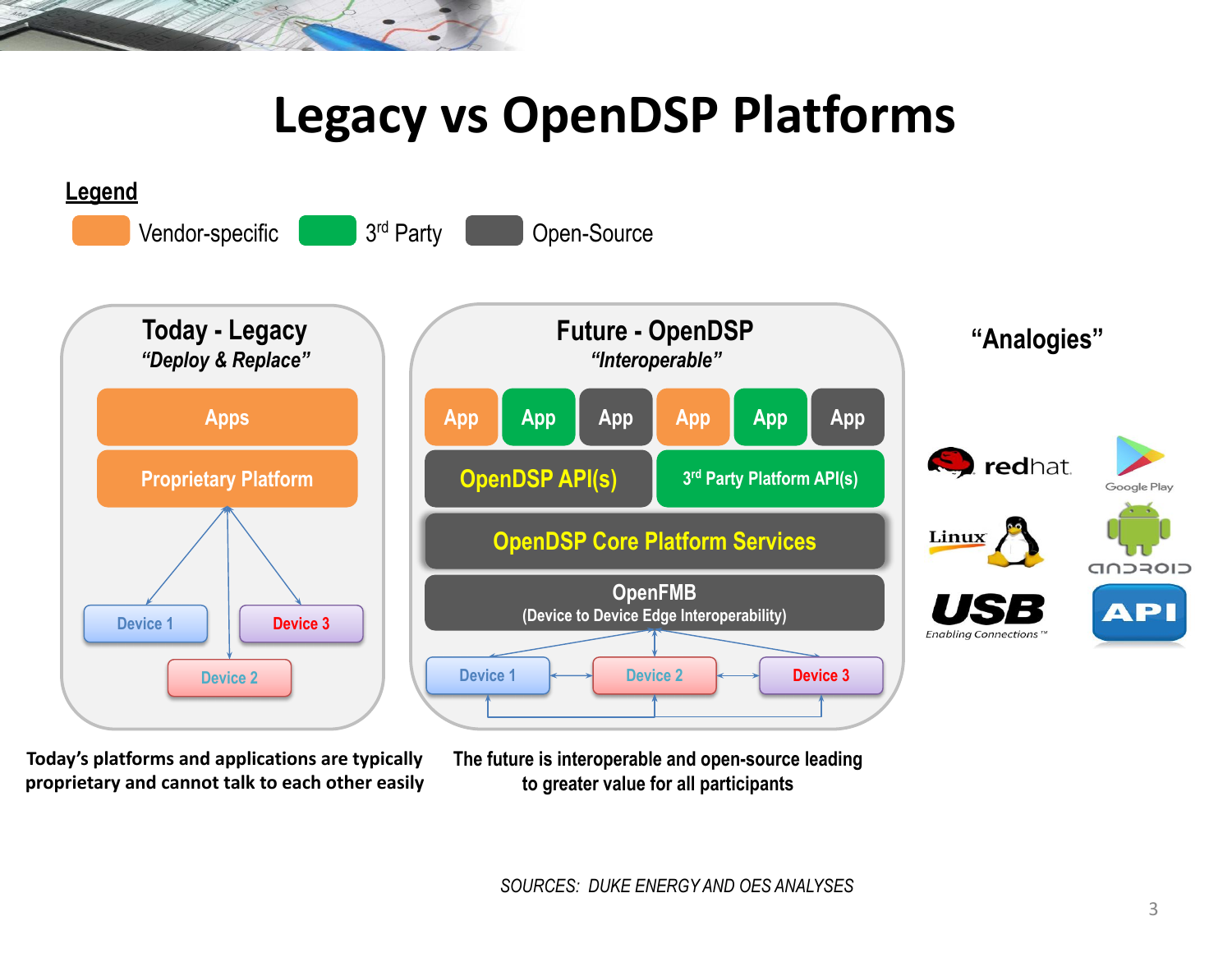### **OpenDSP General Logical Architecture**

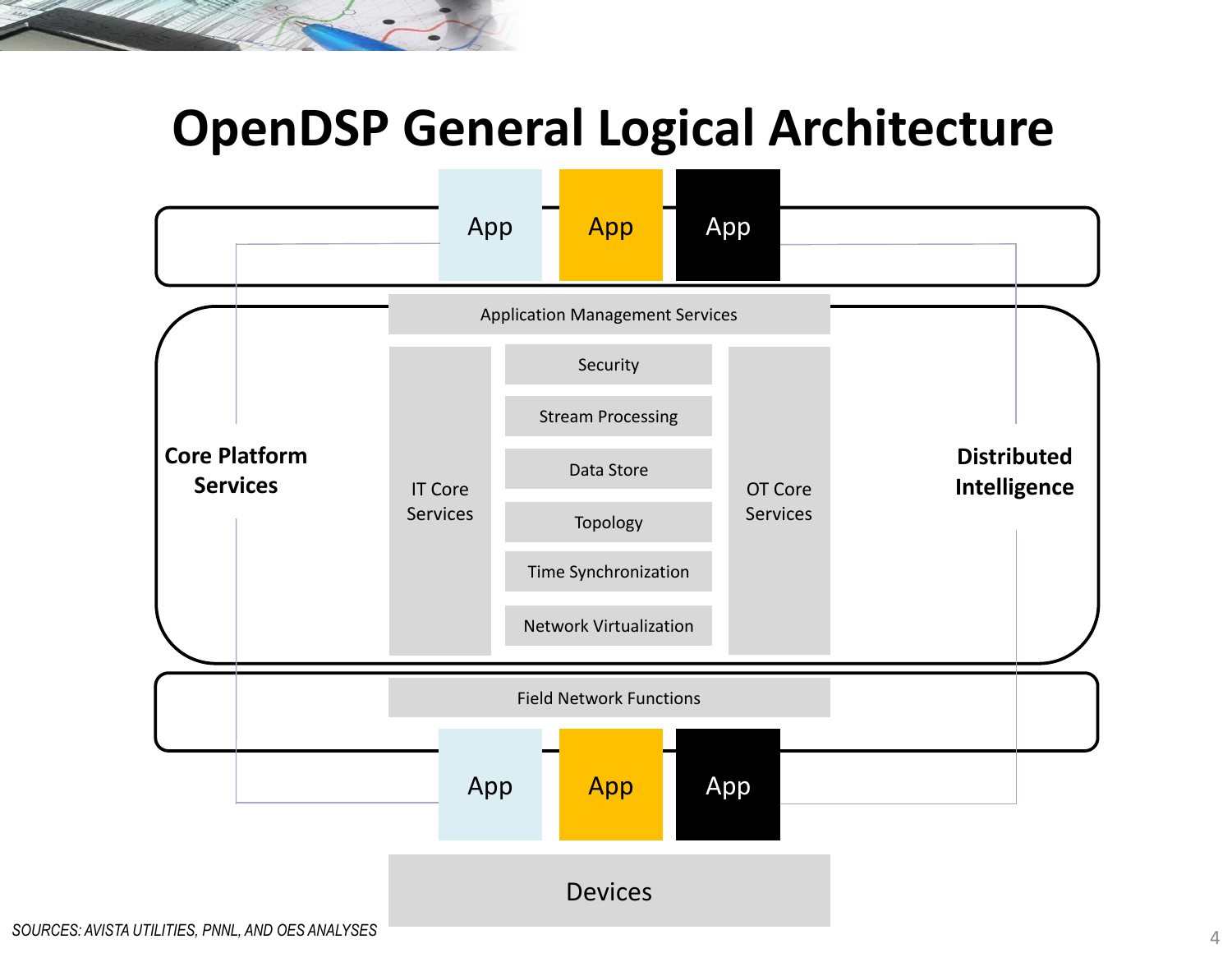### **Value Proposition and Next Steps**

#### VALUE PROPOSITION

Deployment & Maintenance

- Combine Centralized and Distributed Capability as Desired
- Augment/Enhance Existing Systems
- Shorter Commissioning Times
- Automated Device Discovery
- Reduced Long Term Maintenance

#### **Operations**

- Autonomous Grid Edge Execution
- Coordinated Grid Edge Execution
- Interoperability with Disparate Technologies and Vendors
- Distributed Topology
- Context Based Solutions
- Improved Performance Faster Response Time
- Manage the System Closer to Limits Maximize Utilization

#### NEXT STEPS FOR OpenDSP

#### Focus Group Kickoffs

- Operational Technology Focus
	- Deployment
	- **Commissioning**
	- **Testing**
	- **Operations**
	- Appropriate Documentation
- Focus Group to be Initial Adopters

#### Focus Group Expectations

- Broaden the Platform Vision
- Establish a Feedback Mechanism
- Identify and Facilitate Additional Installations/Testing

Initial Prototype Release to be Executable Code

Utilities send an Email to

[info@openenergysolutionsinc.com](mailto:info@openenergysolutionsinc.com) to be invited to future Focus Group meetings